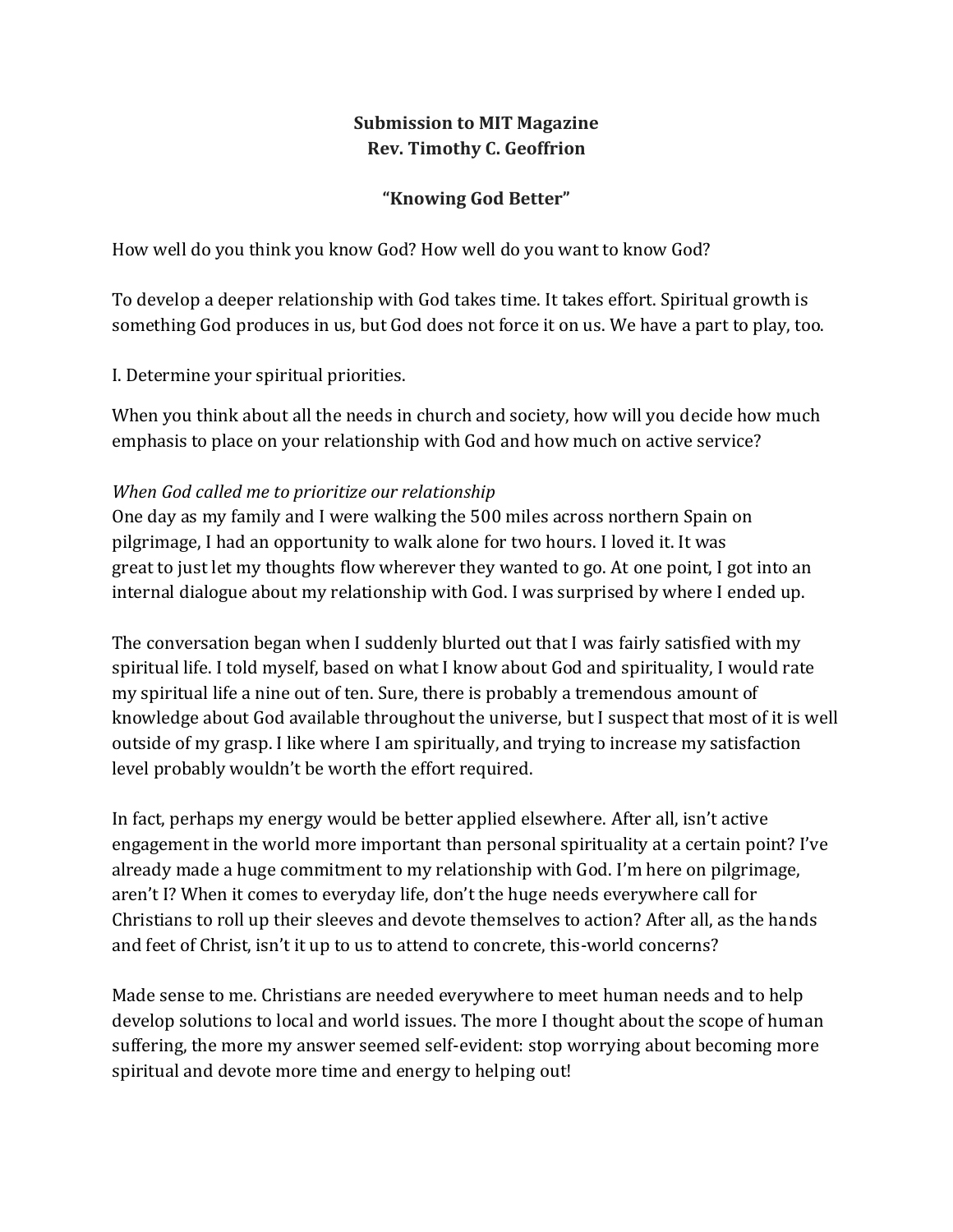>Yet, almost as soon as I reached this conclusion, something shifted within me. Paul's words to the Philippians came to mind. He said that nothing mattered more to him than knowing Jesus Christ and the power of his suffering and resurrection (Phil. 3:7–14). Paul was actively involved in the "real world" as a church planter, evangelist, fundraiser for the poor, author, public speaker, and teacher. Yet, he insisted that his first priority was to be well-grounded in a solid relationship with God in Christ and then passionately pursue a deeper relationship with Christ on an ongoing basis.

His words struck home.

I suddenly realized that perhaps I was not engaged in simple introspection and reflection. Perhaps God was part of the conversation, too, and I was being led down this line of thinking for a purpose. I needed to think through what made sense to me logically, and then be redirected to a different conclusion.

Would God truly want me to risk "wasting" my life, my time, my energy seeking a deeper relationship with God, pursuing what is beyond me and may very well be unknowable? The answer that came to me was now clear: "Yes."

II. Make use of the resources available to you.

There are a number of different ways that we can come to know and love God better.

- A. Perceive God in nature (e.g., Psalm 19:1-3; Romans 1:20). Take time to look at the moon, watch a sunset, sit by the lake, walk in the park, gaze at the stars, or just marvel at the beauty of creation in humans, animals, birds, and sea creatures. When our hearts and minds are open, nature will naturally lead us to praise and worship of God.
- B. Know God via Scripture—Father (Creator), Son (Jesus Christ) and Holy Spirit (e.g., Exodus 34:5-7a; Romans 5:8). Scripture is the most important means of knowing God better, because it is through Scripture that we can know the specific attributes of God. We can know that God is "compassionate and gracious God, slow to anger, abounding in love and faithfulness" (Exod. 34:6). We will discover that God is the initiator toward us, and that God's love precedes any interest or effort on our part to know, love, or serve him. As Paul put it, "God demonstrates his love for us in this, that while we were still sinners, Christ died for us" (Romans 5:8).
- C. Know God through experience.
	- 1. Start by reflecting on what you have already experienced. One exercise that we always do when I conduct Spirit-Led Living workshops is to make a list of all the ways you have seen God at work in your life. Usually, the participants start out with only a couple of things on their list. But the more they think, the longer the list usually gets.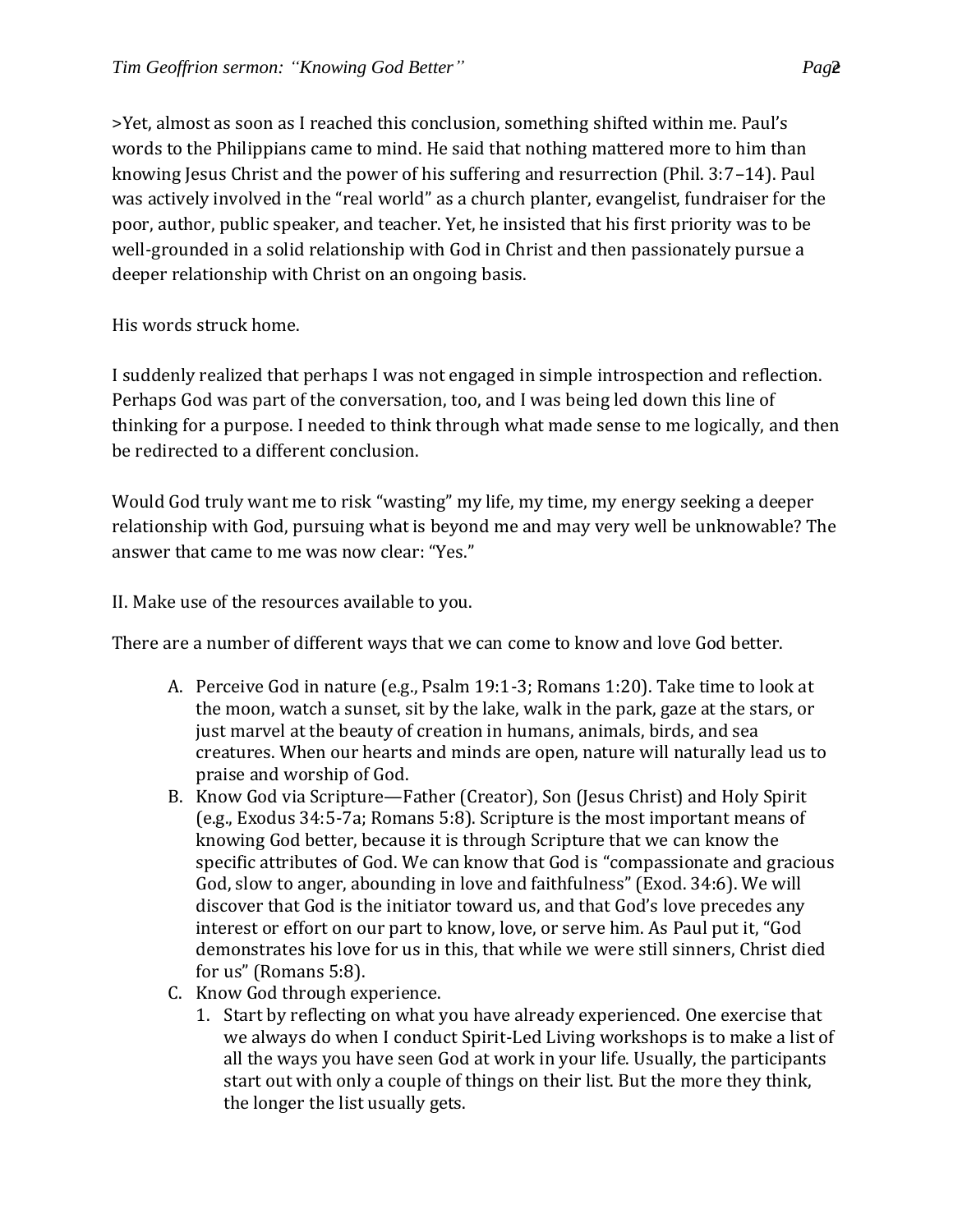Think about it for a moment. How do you know God from your experience? Do you remember when you first were convinced of God's love for you? When you first experienced being convicted for your sins. When you first experienced forgiveness? When God spoke to you through sermons, Scripture, pastors, teachers, family members, friends. When God showed you some act of kindness or provided for you in some way.

Sometimes, something happens, and we suddenly realize that we believe in God in a new way. For example, when I held my newborn son in my arms, I suddenly believed in God as the creator of life in a whole new way. When I saw what a beautiful work of creation that little baby was, my faith in God suddenly when from head to my heart.

What you put on the list is all from the past, but reflecting on those experiences will help solidify in your mind who God is. It will help you to know God better, because you will start to see patterns and you will gain confidence in God's love, kindness, and generosity to you.

2. Ask God to reveal himself to you through experience.

In addition to looking for God in nature and in Scripture, we may also ask God to help us to see him in our experience.

## *Sensing God's delight in me when I was walking with Tim*

Though my wife, Jill, questioned my sanity, Tim (my elder son) and I took an alternative route over the mountains and met up with Dan and her twelve hours later. The scenery was spectacular. The experience was the best of the pilgrimage so far. Poorly marked trails; long, steep inclines; midsummer heat; and a painful, final stretch downhill all made for a fabulous, memorable adventure. Hours in silence or simple conversation, in such beauty and hardly seeing another soul, created a peaceful, joyful feeling that was so deep neither of us could imagine ever feeling otherwise.

>Yet, the best part of the day for me was simply being with my son. The joy did not come from what we did or said as much as it came from being in his presence. We both felt completely free to be ourselves and to enjoy the experience together. I watched as Tim stopped to photograph the sunrise slowly splashing light into the valley hundreds of feet below us. I smiled when I heard joy in his voice while he marveled at centuries-old tree trunks or stooped to pat a dog that ran out of nowhere to greet us. I laughed when we had to duck to get out of the way of a horned cow that suddenly took an unhealthy interest in us. I growled with him as we inspected our long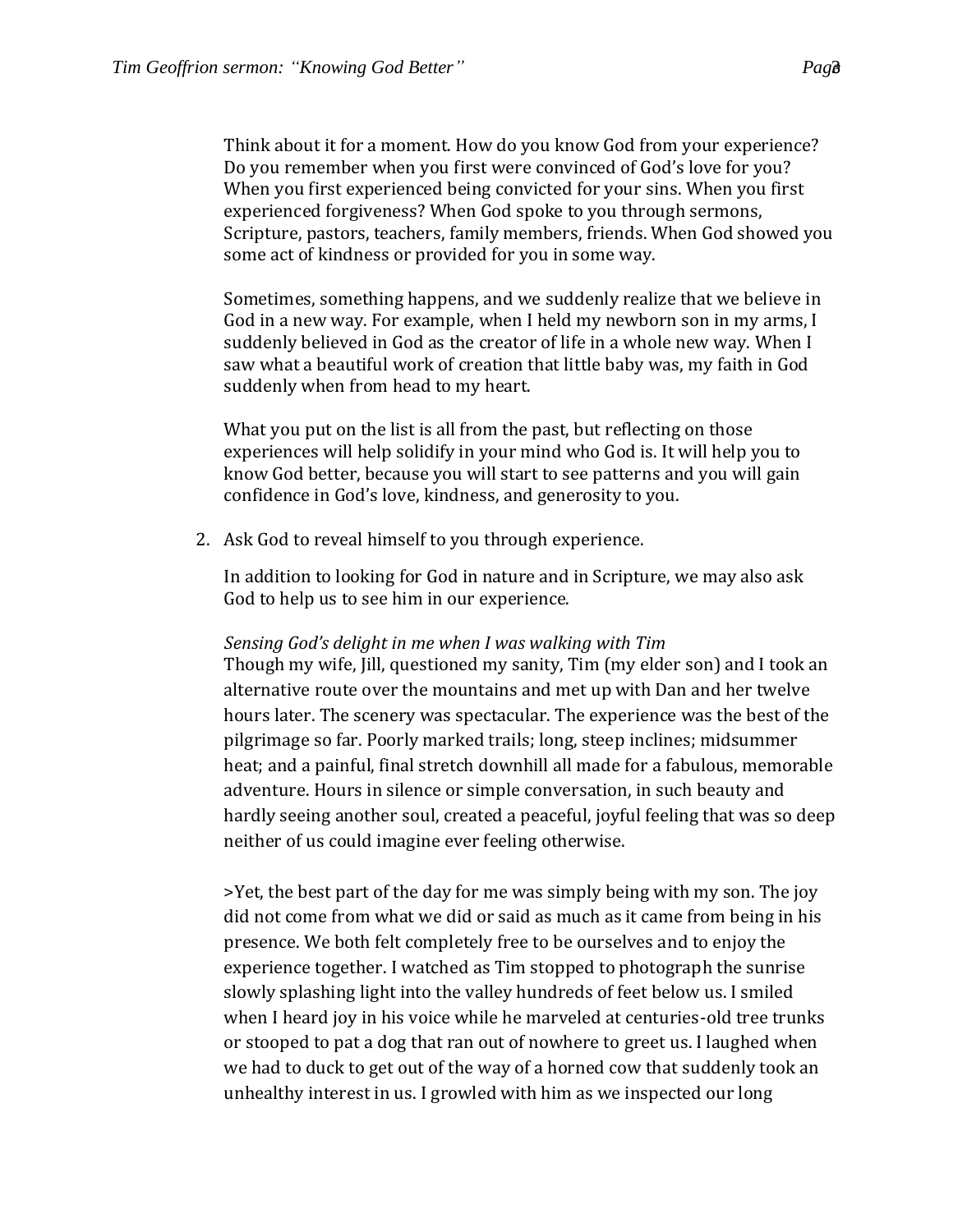>What a great experience! I cannot put into words the depth of the joy I feel. And I realized something about God the Father that had never sunk in before, too. If God loves me as I love my son, surely God delights in just being with me as I was delighting in being with my son. If I can feel such joy just seeing Tim so happy and peaceful, I have to think that God—whose parental love must far exceed mine—must be thrilled to be with me at such times, too.

III. Know yourself.

 $\overline{a}$ 

Apart from many shared experiences among Christians, each of us feels closest to God in different ways, depending on our personalities and preferences. We can group these different ways into four broad categories as follows.<sup>1</sup>



•If you gravitate toward "thinking" as a way to worship and develop your relationship with God, you may seek to know God better by reading Scripture, studying, discussing theology, or writing in your journal or by writing essays.

•If you are most aware of God's presence through your "feelings," you may seek to function in the company of God by singing, listening to music, playing music,

<sup>&</sup>lt;sup>1</sup> This diagram was adapted from the work of Corrine Ware.